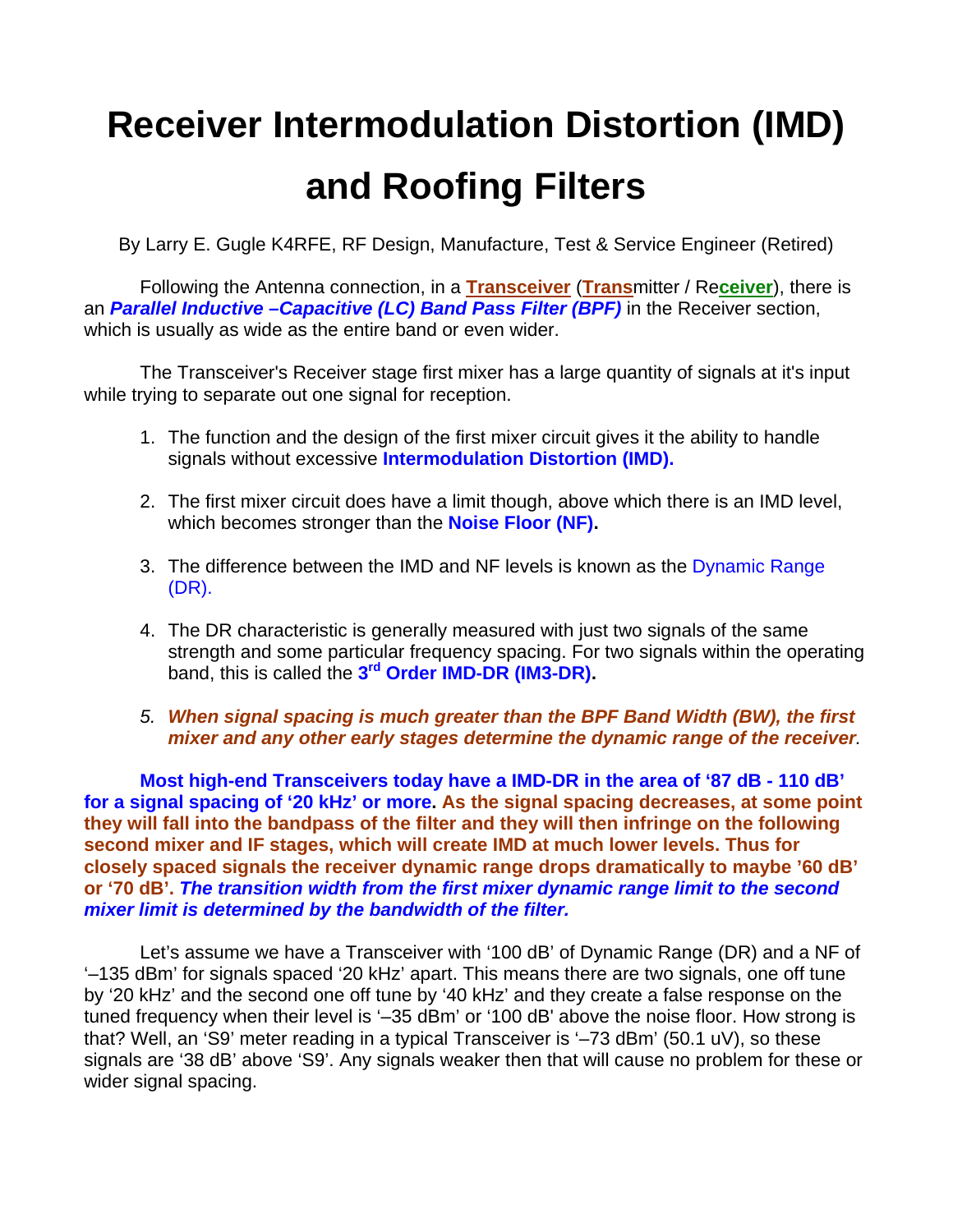## **There are two basic designs for modern Transceivers.**

- 1. The **first design** is those Transceivers **with only the MF (160 Meter) & HF (80 10 Meter) Amateur Radio Bands.**
	- a. The **First IF, is typically between '4 MHz' and '10 MHz'.**
	- b. These filters are easy to make and have been available for many years.
- 2. The **second design** are those Transceivers **which also include one or more of the VHF Amateur Radio Bands, well above '30 MHz'**. **Which are usually called "Up Conversion" Transceivers.**
	- a. The **First IF, is at VHF, somewhere in the '40 MHz' to '75 MHz' region.**
	- b. Narrow bandwidth VHF filters have not been available until recently, so the Transceivers with VHF IFs typically use '10 kHz' to '20 kHz" wide filters.

## *The ability of a Transceiver to ignore strong signals near the tuned frequency is greatly enhanced by a 'Roofing Filter'.*

 **A roofing filter is the current buzzword in high-end Transceivers. Just what does it mean? Basically, a 'Roofing Filter' is simply the 'First Intermediate Frequency (IF) Band Pass Filter (BPF)' in a Transceiver. All of which are "Crystal Filters", either discrete or monolithic types.** It is usually placed as close to the first mixer as possible in order to be effective.

**The term 'Roofing' stems from the fact that it protects the rest of the Transceivers Receiver Section following it from signals out of the bandpass. Ideally, the final desired selectivity should be in the First Intermediate Frequency (IF) to protect the following high gain stages from strong out of band signals.** At the lower IF's it is possible to use filters as narrow as '250 Hz'. At VHF it is not yet possible to make practical filters that narrow. '3 kHz' or '4 kHz' is about as narrow as they go in the VHF region.

**The goal of the First Intermediate Frequency (IF) 'Roofing Filter' is to reduce the bandpass to about '6 kHz - 20 kHz', so that overloading and distortion in the following amplifier stages and mixers stages are reduced.** 

**The Receiver's bandwidth is not determined by the First Intermediate Frequency (IF) 'Roofing Filter' but by a following crystal, mechanical or DSP filter.** These allow a much better filtering curve than a roofing filter, which often uses a high 1st IF of higher than '40 MHz'. It should be noted that while a '6 kHz - 20 kHz' roofing filter is acceptable for general purpose MF / HF radio reception. **Demanding uses like listening to weak CW or SSB signals require the use of First Intermediate Frequency (IF) 'Roofing Filter' that has a much smaller bandwidth appropriate to the reception mode in use. A '250 Hz', '500 Hz', or '1.8 kHz' would be acceptable values. These also require that the receiver uses a low first IF perhaps '9 MHz' or '11 MHz'.**

Suppose the dynamic range within the roofing filter bandwidth is only '70 dB' and the filter is '12 kHz' wide, two signals spaced at '3 kHz' or less will fall inside this filter, and if they are '70 – 135 =  $-65$  dBm' or stronger, they will cause IMD signals in the bandpass. This is only 'S9 +8 dB' per signal. In a Transceiver used in a contest it is possible to have several signals in